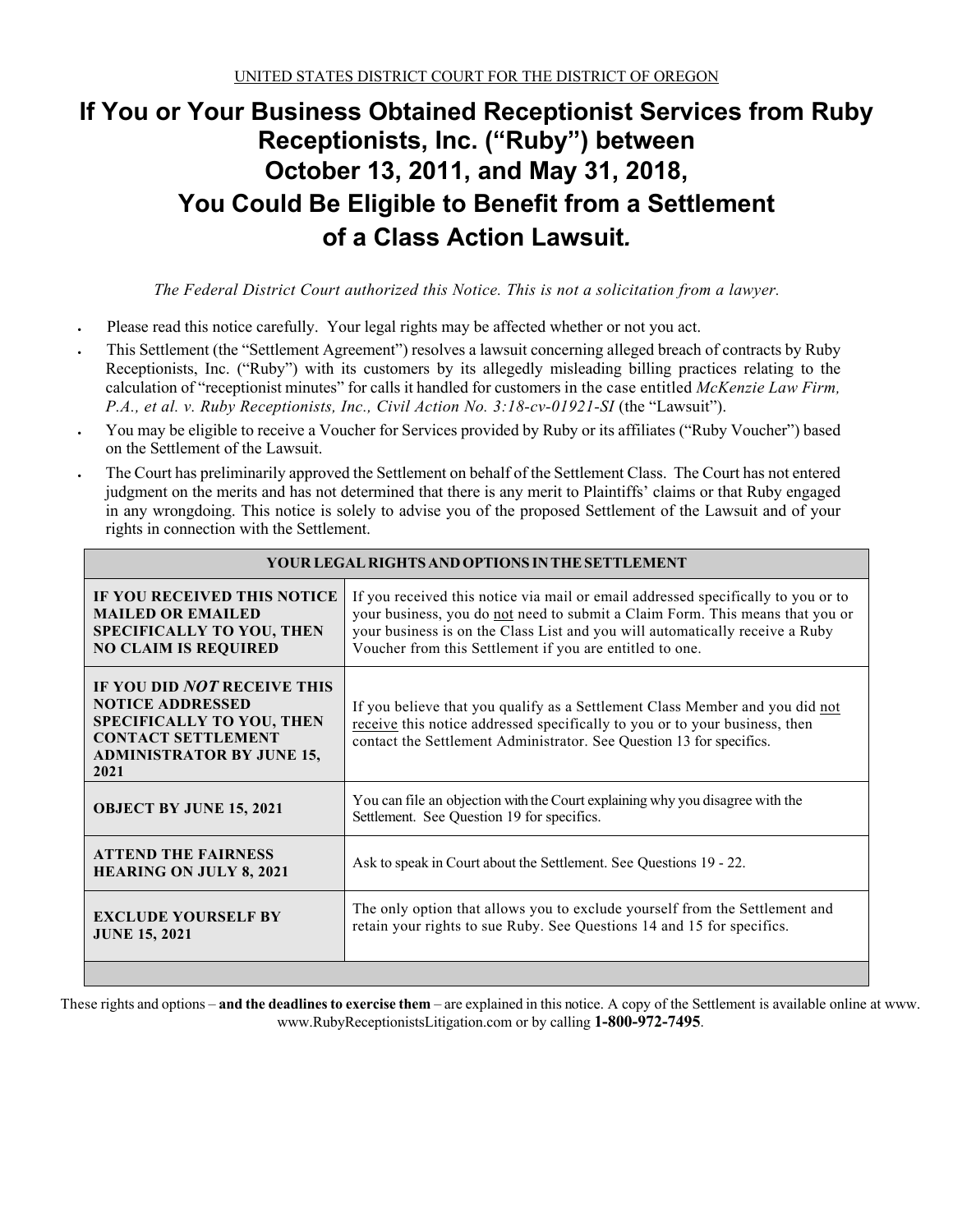# **WHAT THIS DETAILED NOTICE CONTAINS?**

|     |                                                                                                                                                                                 | Page $3-4$  |
|-----|---------------------------------------------------------------------------------------------------------------------------------------------------------------------------------|-------------|
| 1.  | What is this notice about?                                                                                                                                                      |             |
| 2.  | What is the Lawsuit about?                                                                                                                                                      |             |
| 3.  | What is a class action?                                                                                                                                                         |             |
| 4.  | What are the reasons the Court approved this Lawsuit as a class action?                                                                                                         |             |
| 5.  | Why is there a Settlement?                                                                                                                                                      |             |
|     |                                                                                                                                                                                 | Page 4      |
| 6.  | Who is the Defendant?                                                                                                                                                           |             |
| 7.  | Who are the Class Representatives?                                                                                                                                              |             |
| 8.  | How do I know if I am in the Settlement Class?                                                                                                                                  |             |
|     |                                                                                                                                                                                 | Page $5-6$  |
| 9.  | What does the Settlement provide?                                                                                                                                               |             |
| 10. | What are the Released Claims in this Settlement?                                                                                                                                |             |
| 11. | How is the value of my Ruby Voucher calculated?                                                                                                                                 |             |
| 12. | When will I get a Ruby Voucher, how may I use it, and how may I transfer it?                                                                                                    |             |
|     |                                                                                                                                                                                 | Page 6      |
| 13. | What do I need to do to get a Ruby Voucher?                                                                                                                                     |             |
|     |                                                                                                                                                                                 | Page $6-7$  |
| 14. | Who has the right to be excluded?                                                                                                                                               |             |
| 15. | How do I exclude myself or opt out from the Settlement Class?                                                                                                                   |             |
|     |                                                                                                                                                                                 | Page 7      |
| 16. | What am I giving up if I remain a member of the Settlement Class?                                                                                                               |             |
|     |                                                                                                                                                                                 | Page $7-8$  |
| 17. | Do I have a lawyer representing me?                                                                                                                                             |             |
| 18. | How will the lawyers be paid?                                                                                                                                                   |             |
|     | OBJECTING OR COMMENTING ON THE SETTLEMENT, PLAN OF DISTRIBUTION,<br>ATTORNEYS' FEES, LAWSUIT EXPENSES, AND AWARDS TO CLASS REPRESENTATIVES                                      | Page 8-9    |
| 19. | How do I object or comment on the Settlement?                                                                                                                                   |             |
|     |                                                                                                                                                                                 | Page $9-10$ |
| 20. | When and where will the Court consider the Settlement, the plan of distribution,<br>request for attorneys' fees and litigation expenses and awards to Class<br>Representatives? |             |
| 21. | Do I have to come to the hearing?                                                                                                                                               |             |
| 22. | May I speak at the hearing?                                                                                                                                                     |             |
|     |                                                                                                                                                                                 | Page 10     |
| 23. | Where can I get more information?                                                                                                                                               |             |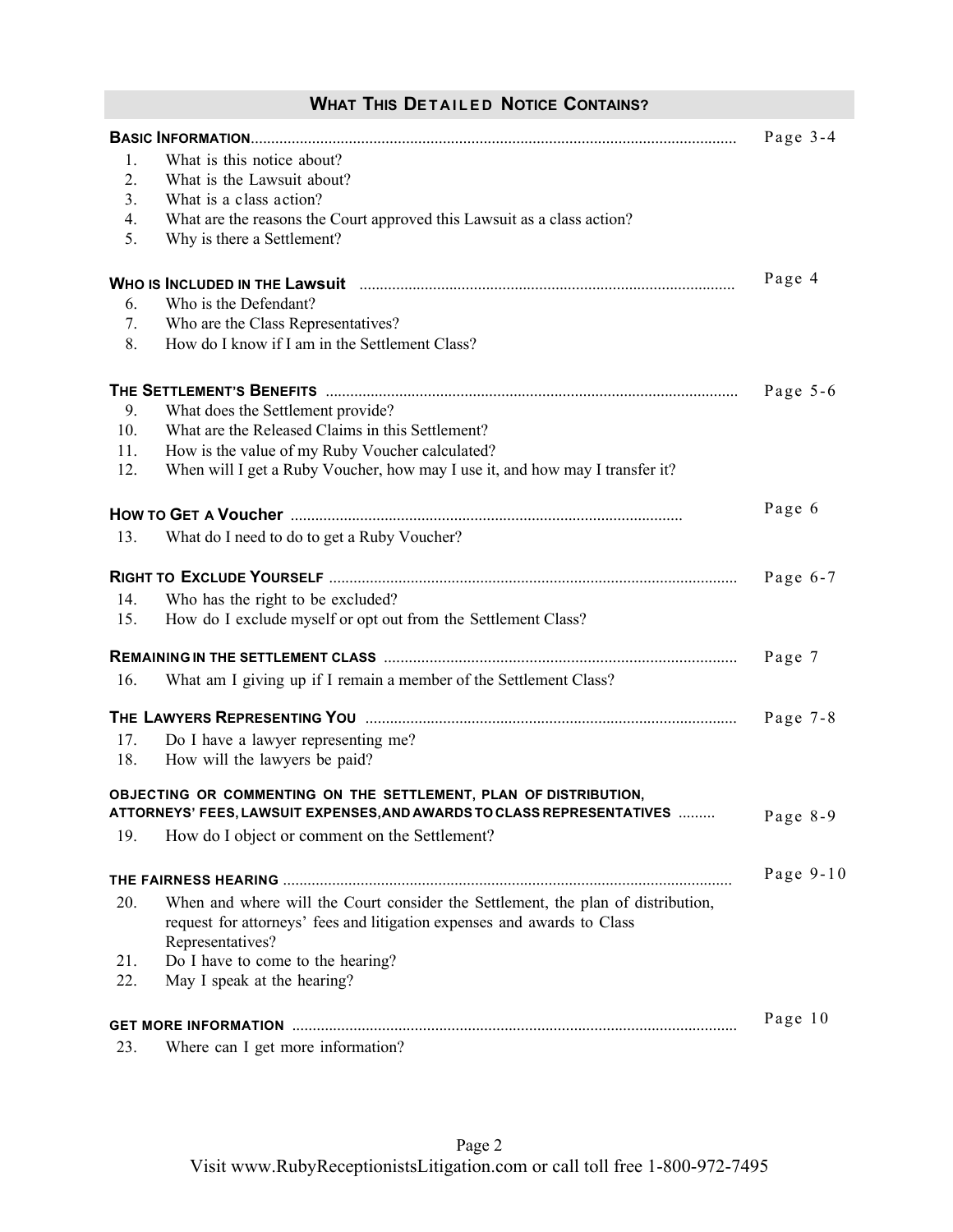### **BASIC INFORMATION**

#### **1. What is this Notice about?**

This notice is to inform you about the Settlement that has been reached which may affect your rights, including your right to object to, or exclude yourself from the Settlement. You have the right to know about the Settlement and about your legal rights and options before the Court decides whether to approve the Settlement.

The Court in charge is the United States District Court for the District of Oregon (Portland Division). The case is called *McKenzie Law Firm, P.A., et al. v. Ruby Receptionists, Inc., Civil Action No. 3:18-cv-01921-SI* (the "Lawsuit"). The businesses that sued are called the Plaintiffs, and the company they sued are called the Defendant (see Question 6).

#### **2. What is the Lawsuit about?**

This Lawsuit seeks to recover damages on behalf of those persons or entities in the United States who obtained receptionist services from the Defendant, Ruby Receptionists, Inc., between October 13, 2011, and May 31, 2018, pursuant to its form "Service Agreements". The Plaintiffs allege that Ruby breached its contracts by: (a) rounding up its billable receptionist time, (b) charging for time callers were placed on a preliminary hold until a receptionist could handle calls, (c) failing to make available all receptionists' minutes contracted for and (d) neglecting to disclose these practices.

The Lawsuit alleges that "Class Members" (see Question 8 below) have suffered damages as a result of Ruby's call calculation practices because (1) Class Members have been overcharged for overage receptionist time due to Ruby's practice of rounding up call time as well as the inclusion of hold queue time within overage receptionist time, (2) Class Members have been prematurely charged for overage receptionist time that they would not have otherwise incurred because those overage calls would have been included within their monthly allotment, but for Ruby's call calculation and billing methods, and (3) Class Members have been denied the full value of the allotment of receptionist time they contracted and paid for, but which was never made available to them due to Ruby's call calculation and billing methods.

The Defendant, Ruby, denies that it did anything wrong and says that its contracts and policies are clear, that customers were informed of them, that contracts provide up to a certain number of minutes per month without rollover, that those minutes are calculated in rounded up 30-second increments and that minutes include queue hold time. Accordingly, Ruby does not believe that its customers have suffered damages as a result of the way it calculates customer calls. Despite Ruby's position on the merits of the lawsuit, Ruby has determined that it is in its best interests to resolve this Lawsuit as a reasonable compromise and to avoid the costs and attendant risks of continued litigation and trial.

You can read the Plaintiffs' Class Action Complaint and the Ruby's Answer to the Complaint online at **www.RubyReceptionistsLitigation.com**.

### **3. What is a class action?**

In a class action, one or more persons or businesses called class representatives sues on behalf of a group or a "class" of others with similar claims. If the Court determines that a case should proceed as a class action, everyone's claims can be combined into a single proceeding. In a class action, the court resolves the issues for all class members except those who exclude themselves from the Class.

#### **4. What are the reasons the Court approved this Lawsuit as a class action?**

The Court decided that this Lawsuit can be a class action and move towards a trial because it meets the requirements of Federal Rule of Civil Procedure Rule 23, which governs class actions in federal courts. Specifically, the Court found that: (a) there are over 18,000 customers who received receptionist services from Ruby; (b) There are legal questions and facts that are common to each of them; (c) McKenzie Law Firm, P.A. and Oliver Law Offices, Inc.'s claims are typical of the claims of the rest of the Class; (d) McKenzie Law Firm, P.A. and Oliver Law Offices, Inc. and the lawyers representing the Class will fairly

Page 3

Visit www.RubyReceptionistsLitigation.com or call toll free 1-800-972-7495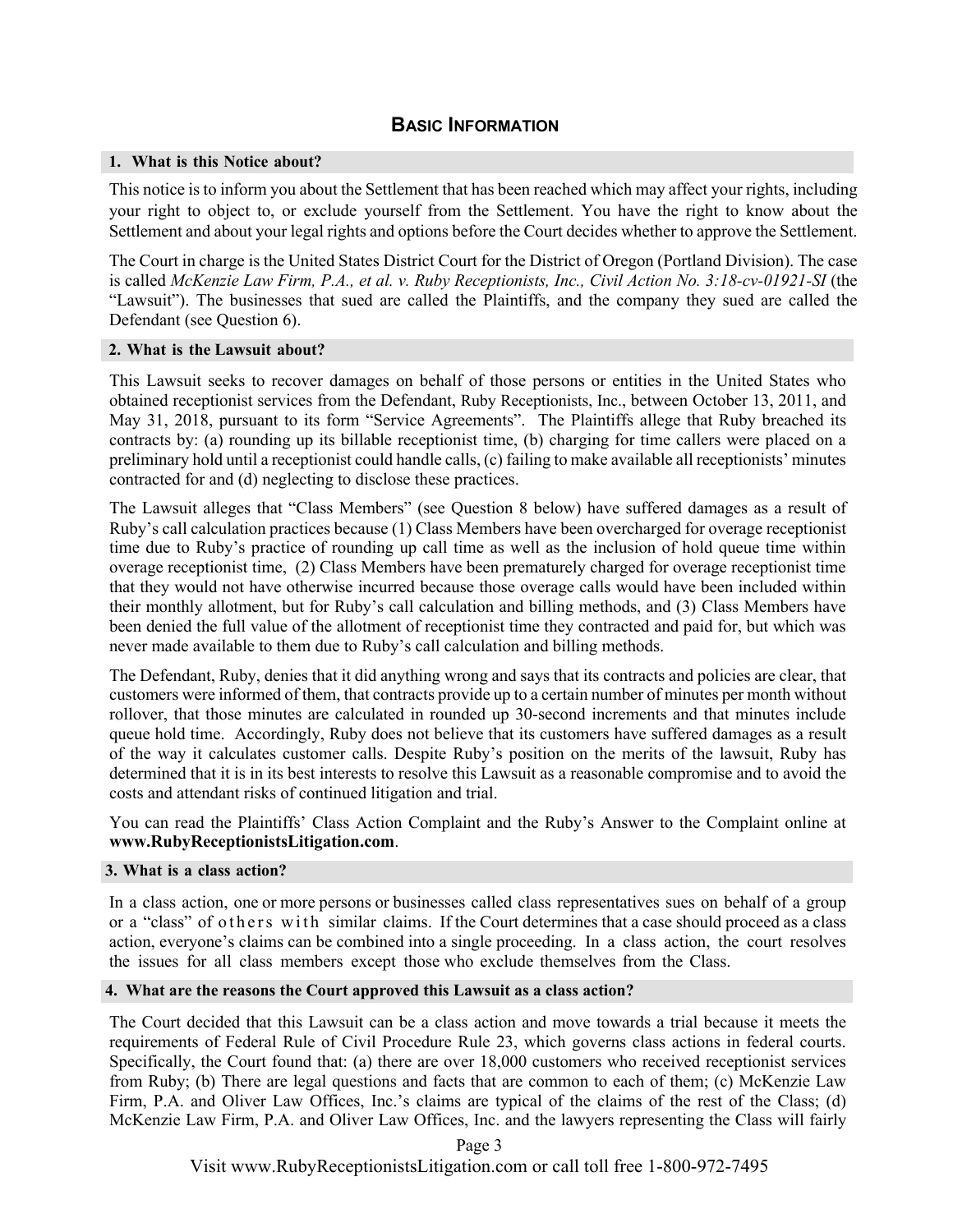and adequately represent the Class' interests; (e) The common legal questions and facts are more important than questions that affect only individuals; and (f) This class action will be more efficient than having many individual lawsuits.

More information about why the Court is allowing this lawsuit to be a class action is in the Court's Order Certifying the Class, which is available at www.RubyReceptionistsLitigation.com.

### **5. Why is there a Settlement?**

Plaintiffs and Ruby have determined that it is in their mutual best interest to settle this Action due to the uncertainties of trial, benefits of settlement, associated costs of continued litigation, likely appeals, and inconvenience and interference with personal matters and business operations. The Settlement was reached through lengthy negotiations between the parties before a neutral, independent, third party mediator, Mr. Hunter Hughes, III, shortly before a trial was scheduled to begin.

The Court did not decide in favor of Plaintiffs or Ruby. After a thorough investigation and discovery into the facts of this Lawsuit, Plaintiffs, and Ruby agreed to the Settlement Agreement. The Class Claims against Ruby were settled because Class Counsel and Plaintiffs, acting as the Class Representatives, believe that the amount of the Settlement is fair and reasonable in light of the strength and weaknesses of the lawsuit and other factors.

### **WHO IS INCLUDED IN THE LAWSUIT?**

### **6. Who i s the Defendant?**

The Defendant is Ruby Receptionists, Inc. ("Ruby").

### **7. Who are the Class Representatives?**

The "McKenzie Class Representatives", McKenzie Law Firm, P.A. and Oliver Law Offices, Inc., on November 2, 2018 filed an action in the United States District Court for the District of Oregon ("Federal Action"). On or about October 13, 2017, Shapiro Law Group, P.A., filed an action in the Circuit Court of Oregon, Multnomah County, captioned *Shapiro Law Group v. Ruby Receptionists, Inc.,* No. 17 CV 48545, and on June 20, 2019 Maiden Insurance, LLC was substituted as Plaintiff in that action, which became captioned *Maiden Insurance, LLC v. Ruby Receptionists, Inc*., No. 17CV48545 ("State Action"). Thus, the three Class Representatives are McKenzie Law Firm, P.A., Oliver Law Offices, Inc., and Maiden Insurance, LLC.

### **8. How do I know if I am in the Settlement Class**?

The Settlement Class shall mean:

All persons or entities in the United States who obtained receptionist services from Defendant, Ruby, between October 13, 2011, and May 31, 2018 ("Class Period"), pursuant to its form Service Agreements.

Excluded from the Settlement Class are: (a) Ruby, it affiliates, its Directors and Officers, the attorneys of any party, and the Court and its personnel; (b) persons who have timely and validly opted out of the Settlement Class pursuant to the terms of the Settlement Agreement; (c) persons or entities who have previously opted out of this action in response to the Notice of Pendency previously provided pursuant to the Court's August 3, 2020, Order Regarding Notice.

Individuals or entities that qualify as a member of the Settlement Class shall be referred to as "Class Members".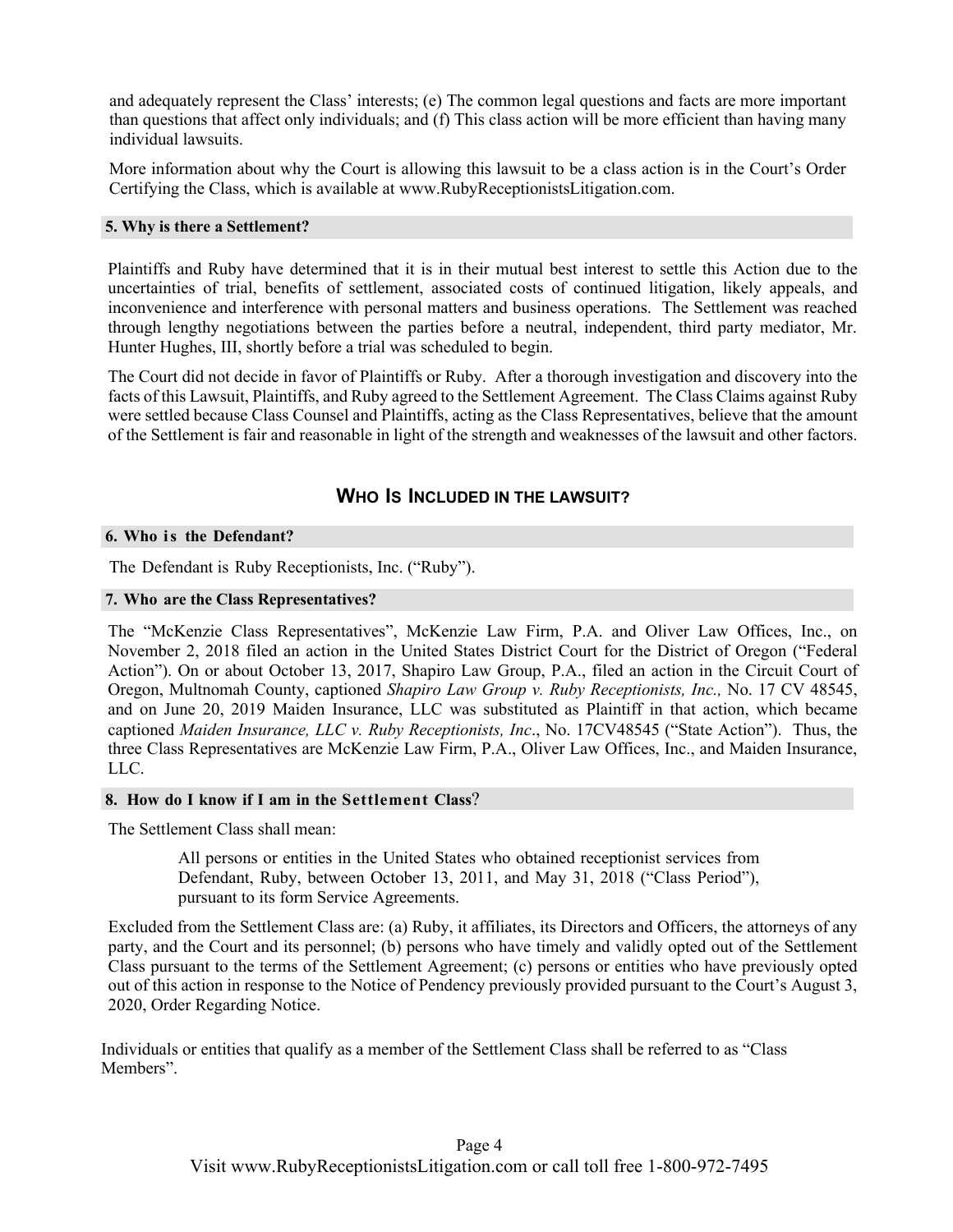# **THE SETTLEMENT'S BENEFITS**

#### **9. What does the Settlement provide?**

The proposed Settlement establishes: (a) a "Settlement Voucher Fund" of \$8,000,000.00; (b) Attorneys' Fees and Costs of up to \$4,000,000 (which includes Class Representatives' participation fees of \$1,000 to each of the three Class Representatives (totaling \$3,000)); and (c) Settlement Administrative costs of up to \$100,000.

In exchange for a release of all claims (see Question 10) in the lawsuit against Ruby, Ruby has agreed to distribute to all Settlement Class Members a *pro rata* share of the Settlement Voucher Fund in the form of a Ruby Voucher of no less than \$49.00 that will be redeemable for either Ruby receptionist services base minutes or Ruby's Pure Chat product.

In addition, Ruby will continue to describe its billing practices in written and oral communications making clear that receptionist minutes are billed in 30-intervals rounded up to the next thirty-second mark, and that Ruby includes time callers are on hold when calculating receptionist minutes.

This notice summarizes the proposed settlement. The Settlement Agreement, including details of the settlement benefits, terms, conditions and the administration of the voucher process, is available at **www.RubyReceptionistsLitigation.com**, by accessing the Court's docket, for a fee, through the Court's Public Access to Court Electronic Records (PACER) system at **https://ecf.ord.uscourts.gov**, by contacting Class Counsel (see Question 18), or by visiting the Court Clerk's office (see Question 20).

### **10. What are the Released Claims in this Settlement?**

Upon the "Effective Date", unless you submit a valid and timely request for exclusion, you shall be deemed to have fully and finally released all claims, causes of action, demands, losses or damages of any kind, whether based on contract, tort, statutory or other legal or equitable theory of recovery, whether now known or unknown, suspected or unsuspected, existing, claimed to exist or which can ever hereinafter exist, arising or which could be claimed to arise out of or in connection with, or related in any way to the claims relating to Ruby's billing practices, alleged or referred to in the Federal or State Complaints, including but not limited to claims sounding in the contract or consumer protection laws of the United States or of any state or other jurisdiction in the United States, as well as under the unfair or deceptive trade practices, trade regulation, consumer fraud, fraudulent misrepresentation and false advertising law of the United States or any state or other jurisdiction in the United States, including but not limited to any claims relating to Ruby's billing practices.

"Effective Date" means the date on which the judgment becomes final, unless there are no objections to the settlement, in which case the Effective Date will be the date of entry of judgment.

### **11. How is the value of my Ruby Voucher calculated?**

Participating Members of the Settlement Class who received this notice via email or in the mail are entitled to a share of the Settlement Voucher Fund, as a one-time voucher payment for Ruby services after the Court gives Final Approval to the Settlement Agreement.

Each Settlement Class Member's Ruby Voucher is a *pro rata* share of the Settlement Voucher Fund shall be calculated based on (1) the individual Settlement Class Member's Ruby billings during the Class Period; (2) Ruby's total billings during the Class Period; and (3) exclusive of amounts the Settlement Class Member exercised for money back guarantees.

At a minimum, each qualifying Settlement Class Member will receive a Ruby Voucher worth no less than \$49.00. The redeemable value of all Ruby Vouchers to be distributed may equal, but is not to exceed, the Settlement Voucher Fund of \$8 million.

### Page 5

Visit www.RubyReceptionistsLitigation.com or call toll free 1-800-972-7495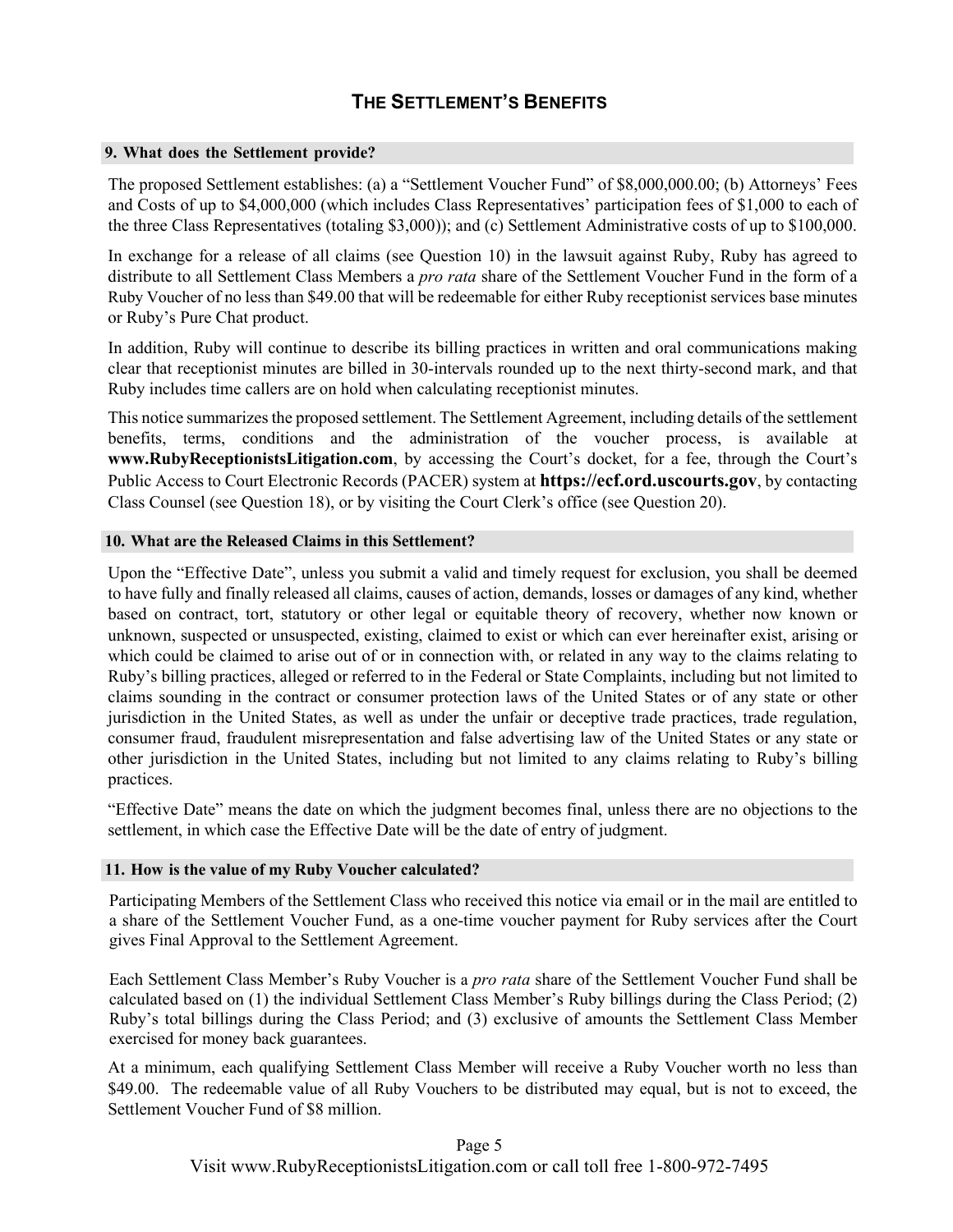If you relocate or change your email address and you fail to promptly notify the Claims Administrator of your new address, this may delay distribution of your Ruby Voucher or may result in you not receiving Ruby Voucher.

### **12. When will I get a Ruby Voucher, how may I use it, and how may I transfer it?**

**If the Court grants final approval to the Settlement and after any appeals are resolved,** the Ruby Vouchers will be distributed over a period of time not to exceed eighteen (18) months from the date the Court's approval of the Settlement becomes final. Settlement Class Members will have up to one year to redeem their Ruby Voucher, once the voucher is issued. Vouchers may be redeemed for either Ruby Receptionist or PureChat base service charges for use during a continuous and uninterrupted service period. The transfer of a Ruby Voucher shall be allowed one time by Settlement Class Members to any person or entity. **If the Court approves the Settlement after the hearing on July 8, 2021**, there may be appeals. We don't know how much time it could take to resolve any appeals that may be filed.

# **HOW TO GET A RUBY VOUCHER**

### **13. What do I need to do to get a Ruby Voucher?**

Settlement Class Members who received this notice addressed specifically to them via email or in the mail will receive a Ruby Voucher unless they exclude themselves. See Questions 14 and 15 below about exclusions. If the Settlement is approved by the Court and the Effective Date occurs, your Ruby Voucher will be sent to the same email address or mailing address to which the Settlement Administrator sent you this Notice, unless you tell the Settlement Administrator that you have a different address.

Settlement Class Members who relocate or change their email or mailing address must update their contact information with the Settlement Administrator in order to receive a Ruby Voucher.

Those individuals or entities who believe that they are Settlement Class Members but did not receive this notice via email or in the mail addressed specifically to them or their business, will need to contact the Settlement Administrator and identify yourself as a potential Settlement Class Member. If you believe you are a Settlement Class Member who did not receive this notice and you do not self-identify through contact with the Settlement Administrator, you will not receive a Ruby Voucher from the Settlement and you will give up any rights you currently have to separately sue the Defendant for the conduct that is the subject of the Lawsuit. The Settlement Administrator, The Notice Company, Inc., can be reached via email at admin@rubyreceptionistslitigation.com, by calling, toll free, 1-800-972-7495, or by writing to The Notice Company, Inc. at the address below. Persons or entities wishing to self-identify as a member of the Settlement Class must contact the Settlement Administrator **on or before June 15, 2021**. The Settlement Administrator's address:

> Ruby Settlement Administrator c/o The Notice Company P.O. Box 455 Hingham, MA 02043 admin@rubyreceptionistslitigation.com

### **RIGHT TO EXCLUDE YOURSELF**

#### **14. Who has the right to be excluded?**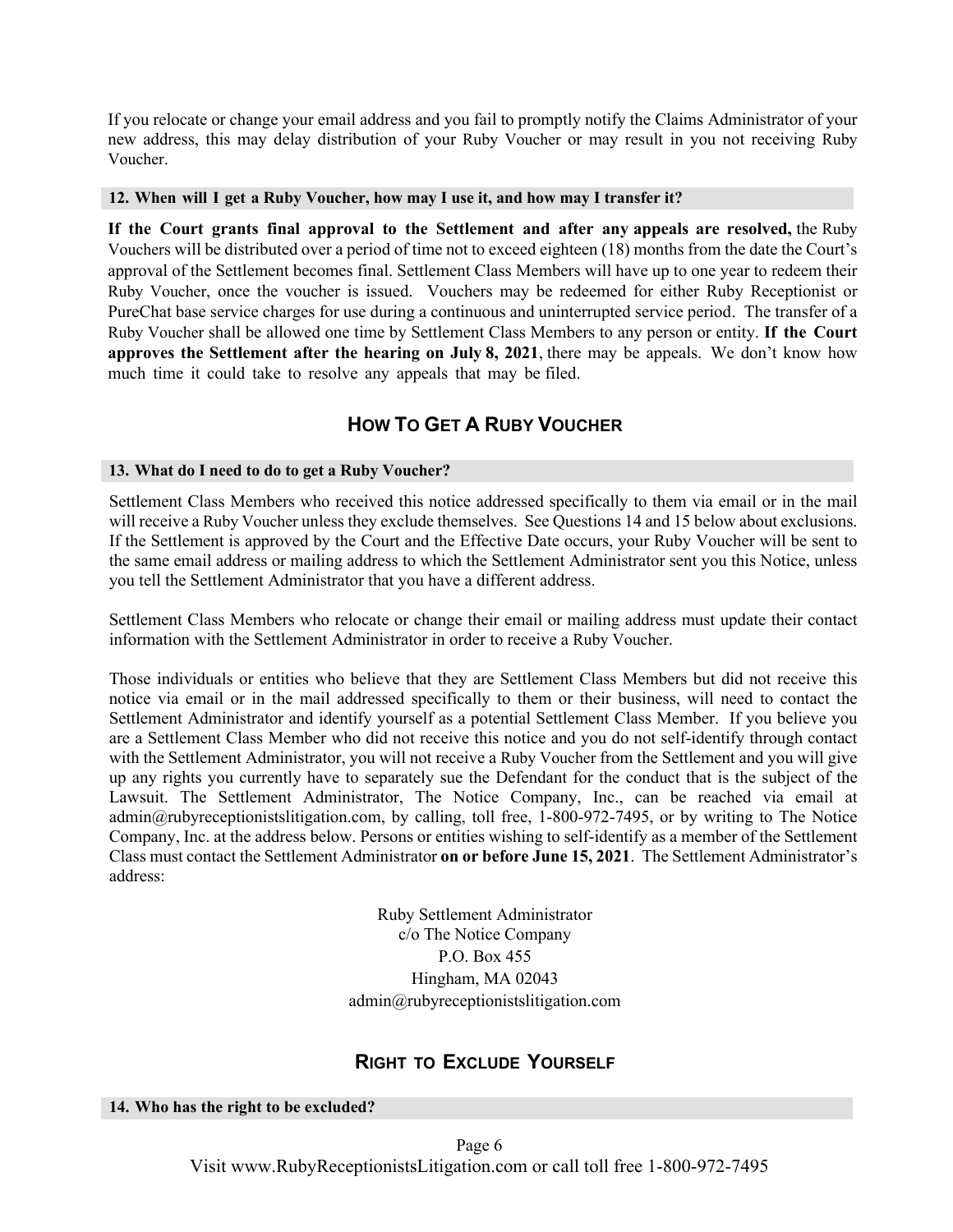If you are a member of the Settlement Class and you wish to keep your right to sue Ruby about the claims alleged and settled in this case (see Questions  $2 \& 10$ ), you must exclude yourself ("Opt-out" of the Settlement). **If you exclude yourself, you will not get a Ruby Voucher from the Settlement.** You may not object to the Settlement if you exclude yourself from it.

**If you have previously excluded yourself from the Class, you are excluded from the Settlement and do not need to request to exclude yourself again.**

### **15. How do I Exclude Myself or Opt-out of the Settlement Class?**

If you do not wish to participate in the Settlement, you may exclude yourself by submitting a written exclusion (opt-out) request to the Settlement Administrator.

In order to exclude yourself from the Settlement Class and keep your individual rights, if any, to sue Ruby, you must either (A) make your exclusion request at the Settlement website, **www.RubyReceptionistsLitigation.com**, or (B) send a written request that includes the following:

- 1. The full name of the Settlement Class Member, your full name and title (if submitting on behalf of an entity), current mailing address and telephone number;
- 2. A statement saying that you "want to be excluded from the Settlement Class in McKenzie Law Firm, P.A. et al. v. Ruby Receptionists, Inc., Civil Action No. 3:18-cv-01921-SI";
- 3. State your Ruby Customer ID Number (if known); and
- 4. Be signed and dated by you.

To be valid, exclusion requests must be **submitted online or mailed with a postmark on or before June 15, 2021**. Mailed exclusion requests should be sent to:

> Ruby Settlement Exclusions c/o The Notice Company P.O. Box 455 Hingham, MA 02043

No request for exclusion will be considered valid unless all of the information described above is included. No further opportunity to request exclusion will be given in this Lawsuit unless ordered by the Court. If you choose to be excluded from the Settlement Class, you are not: (a) entitled to a Ruby Voucher as described above; (b) bound by any judgment entered in the Lawsuit; and (c) precluded by the Settlement from otherwise prosecuting an individual claim against Ruby, if timely, based on the matters complained of in the Lawsuit.

# **REMAINING IN THE SETTLEMENT CLASS**

### **16. What am I giving up if I stay in the Settlement Class?**

If you do not submit a complete and timely written request for exclusion, you will be included in the Settlement Class, you will have given up your right to sue Ruby on your own for the claims alleged and settled in this case (see Questions 2) and be bound by the terms of the Settlement (including the Released Claims described in Question 10), whether or not you filed an objection to the Settlement.

If you have any questions, you may call the Claims Administrator 1-800-972-7495 or Class Counsel (see Question 17). You may also consult your own lawyer at your own expense. The Settlement Agreement is available online at **www.RubyReceptionistsLitigation.com**.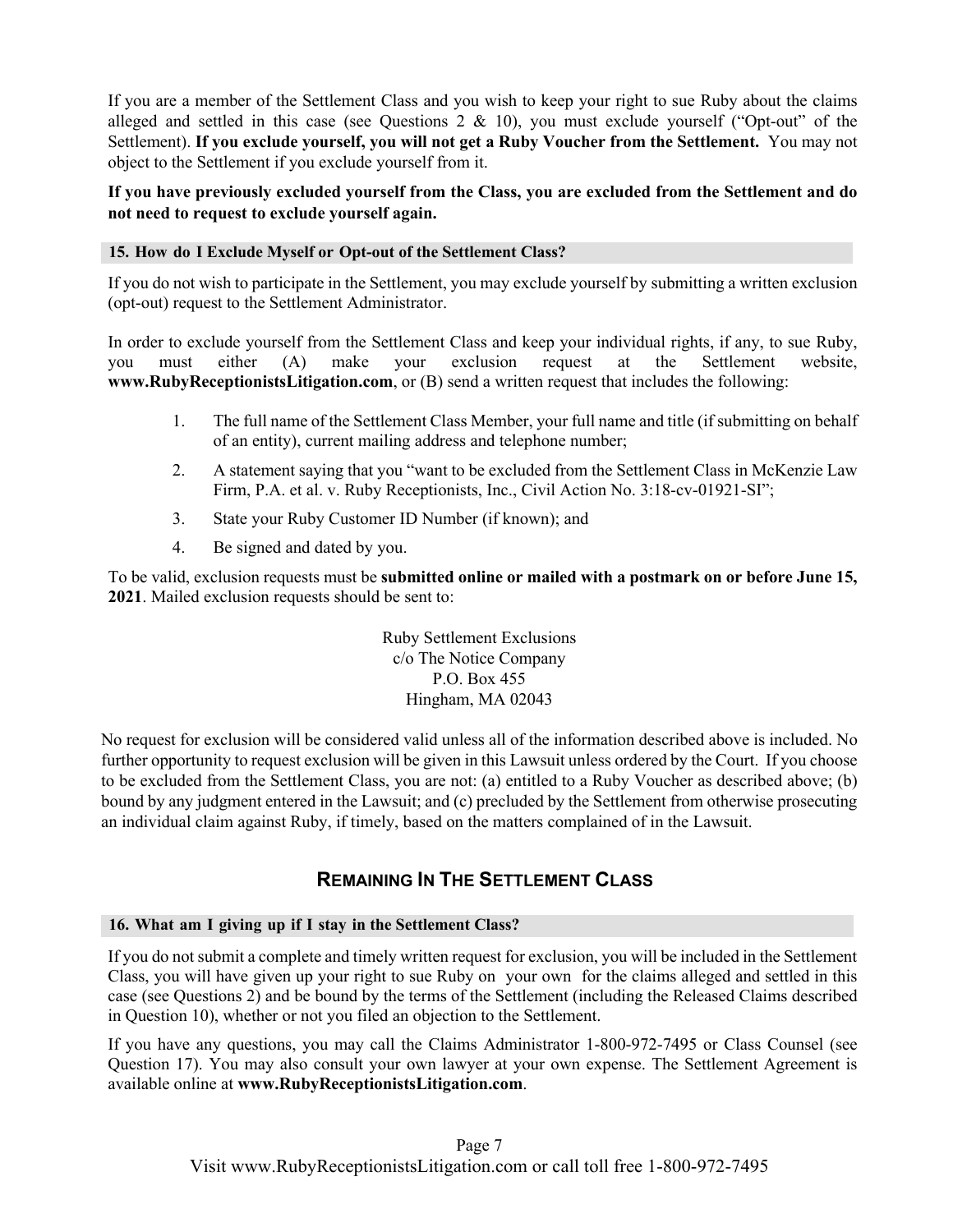# **THE LAWYERS REPRESENTING YOU**

### **17. Do I have a lawyer representing me?**

The Court has appointed the following five (5) attorneys and firms to represent the Plaintiffs and the Settlement Class.

### **Attorneys for Plaintiffs and the Class (Class Counsel):**

| Keith S. Dubanevich, Esq.     | Laurence D. King, Esq.          | Robert I. Lax, Esq         |
|-------------------------------|---------------------------------|----------------------------|
| Cody Berne, Esq.              | Mario M. Choi, Esq.             | Lax LLP                    |
| Stoll Berne Lokting &         | Kaplan Fox & Kilsheimer LLP     | 380 Lexington Avenue, 31st |
| Shlachter PC                  | 1999 Harrison Street, Ste. 1560 | Floor                      |
| 209 SW Oak Street, Ste. 500   | Oakland, CA 94612               | New York, NY 10168         |
| Portland, OR 97204            | Telephone: (415) 772-4700       | Telephone: (212) 818-9150  |
| Telephone: (503) 227-1600     | $lking@kaplan fox.com$          | $rlax@$ lax-law.com        |
| kdubanevich@stollberne.com    | mchoi@kaplanfox.com             |                            |
| cberne@stollberne.com         |                                 |                            |
| Jon M. Herskowitz, Esq.       | Gregory J. Brod, Esq.           |                            |
| Baron & Herskowitz, Esq.      | Brod Law Firm, PC               |                            |
| 9100 S Dadeland Blvd $\#1704$ | 96 Jessie Street                |                            |
| Miami, FL 33156               | San Francisco, CA 94105         |                            |
| Telephone: (305) 670-0101     | Telephone: (415) 397-1130       |                            |
|                               |                                 |                            |
| jon@bhfloridalaw.com          | gregb@brodfirm.com              |                            |

### **18. How will the lawyers be paid?**

Class Counsel will apply to the Court for their reasonable attorney fees and costs. The Court will determine the actual amount. Ruby has agreed not to oppose Class Counsel's application for an amount of attorney fees and costs up to \$4,000,000. Ruby will pay the Court ordered amount of Plaintiff's attorney fees (up to \$4,000,000). Class Counsel's fee application will be available on the settlement website at **www.RubyReceptionistsLitigation.com** on or about May 11, 2021. If you want to be represented by your own lawyer, and have that lawyer appear in court for you in this case, you may hire one at your own expense.

# **OBJECTING TO OR COMMENTING ON THE SETTLEMENT, PLAN OF DISTRIBUTION, ATTORNEYS' FEES AND LAWSUIT EXPENSES, AND AWARDS TO CLASS REPRESENTATIVES**

#### **19. How do I object or comment on the Settlement?**

If you do not submit a timely and valid request for exclusion but wish to object to this Settlement, you can ask the Court to deny approval by filing an objection. You cannot ask the Court to order a different settlement; the Court can only approve or reject the settlement. If the Court denies approval, no settlement payments will be sent out and the lawsuit will continue. If that is what you want to happen, you must object.

Any objection to the proposed settlement must be submitted in writing in advance, or presented orally at the Final Approval Hearing (see Question 22). If you file a timely written objection, you may, but are not required to, appear at the Final Approval Hearing, either in person or through your own attorney. If you appear through your own attorney, you are responsible for hiring and paying that attorney.

> Page 8 Visit www.RubyReceptionistsLitigation.com or call toll free 1-800-972-7495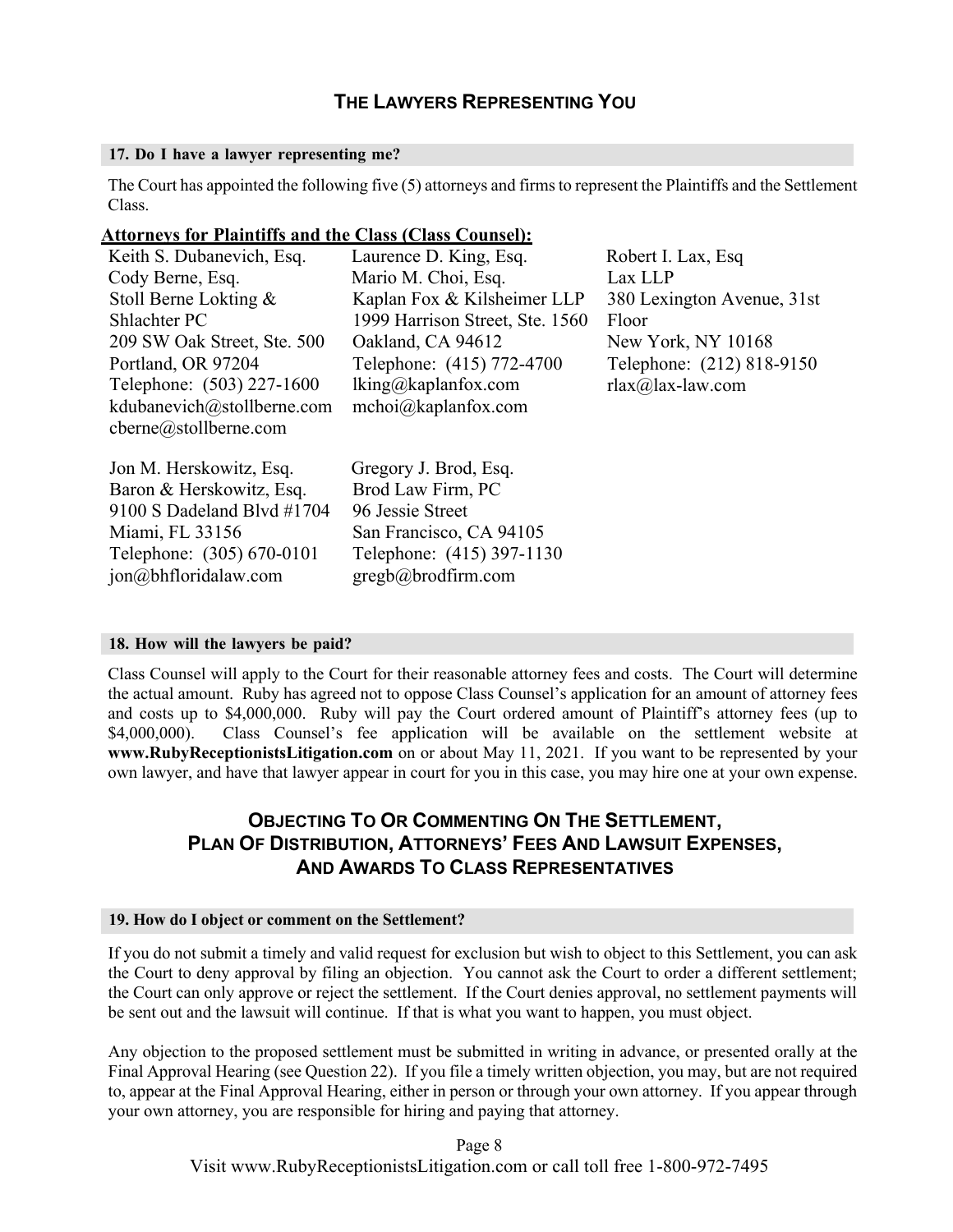Written objections must include the following information:

- 1. The Settlement Class Member's full name or entity name, the full name of the entity's representative and title (if applicable), current mailing address, telephone number, and if you are being assisted by a lawyer, the lawyer's name, address and telephone number;
- 2. The case name and number of the Lawsuit (*McKenzie Law Firm, P.A., et al. v. Ruby Receptionists, Inc., Civil Action No. 3:18-cv-01921-SI*);
- 3. A statement establishing your membership in the Settlement Class;
- 4. In clear and concise terms, the specific reasons for the objection, and any evidence or legal authority the Settlement Class Member believes supports the objection; and
- 5. Your signature.

If you are submitting a written objection, it must be submitted to the Court by mailing it to the Clerk at the address below, with copies mailed to Class Counsel and Ruby's Counsel,so that it is **delivered or postmarked on or before JUNE 15, 2021:**

| <b>COURT</b>                                                                                                      |                                                                                                              |  |  |
|-------------------------------------------------------------------------------------------------------------------|--------------------------------------------------------------------------------------------------------------|--|--|
| Class Action Clerk<br>U.S. District Court for the District of Oregon<br>Mark O. Hatfield U.S. District Courthouse |                                                                                                              |  |  |
| 1000 Southwest Third Avenue<br>Portland, OR 97204-2944                                                            |                                                                                                              |  |  |
| <b>Plaintiffs' Counsel</b>                                                                                        | <b>Ruby's Counsel</b>                                                                                        |  |  |
| Robert I. Lax, Esq.<br><b>LAX LLP</b><br>380 Lexington Avenue, 31st Floor<br>New York, NY 10168                   | Renee E. Rothauge, Esq.<br>PERKINS COIE LLP<br>1120 N.W. Couch Street, 10th Floor<br>Portland, OR 97209-4128 |  |  |

### **THE FAIRNESS HEARING**

### **20. When and where will the Court consider the Settlement, the plan of distribution, request for attorneys' fees and litigation expenses, and awards to Class Representatives?**

The Final Approval Hearing will be held on **July 8, 2021** at 2:00 p.m., before the Honorable Michael H. Simon, United States District Court Judge, at the Mark O. Hatfield United States Courthouse, Room 1527, 1000 Southwest Third Avenue, Portland, Oregon 97204-2944 (or by videoconference if circumstances warrant).

The Court may adjourn the Settlement Hearing from time to time and without further notice to the Class, so you should either review the website, **www.RubyReceptionistsLitigation.com**, or call, toll free, 1-800-972- 7495 for current information. Proceedings may be affected by Court Orders regarding the coronavirus pandemic, please review the Court operations and coronavirus website: https://www.ord.uscourts.gov/index.php/information-regarding-coronavirus-disease-covid-19-and-courtoperations

The purpose of the Final Approval Hearing will be to determine: (1) whether the Settlement is fair, reasonable, and adequate; (2) if there are objections, the Court will consider them; and (3) whether to approve requests